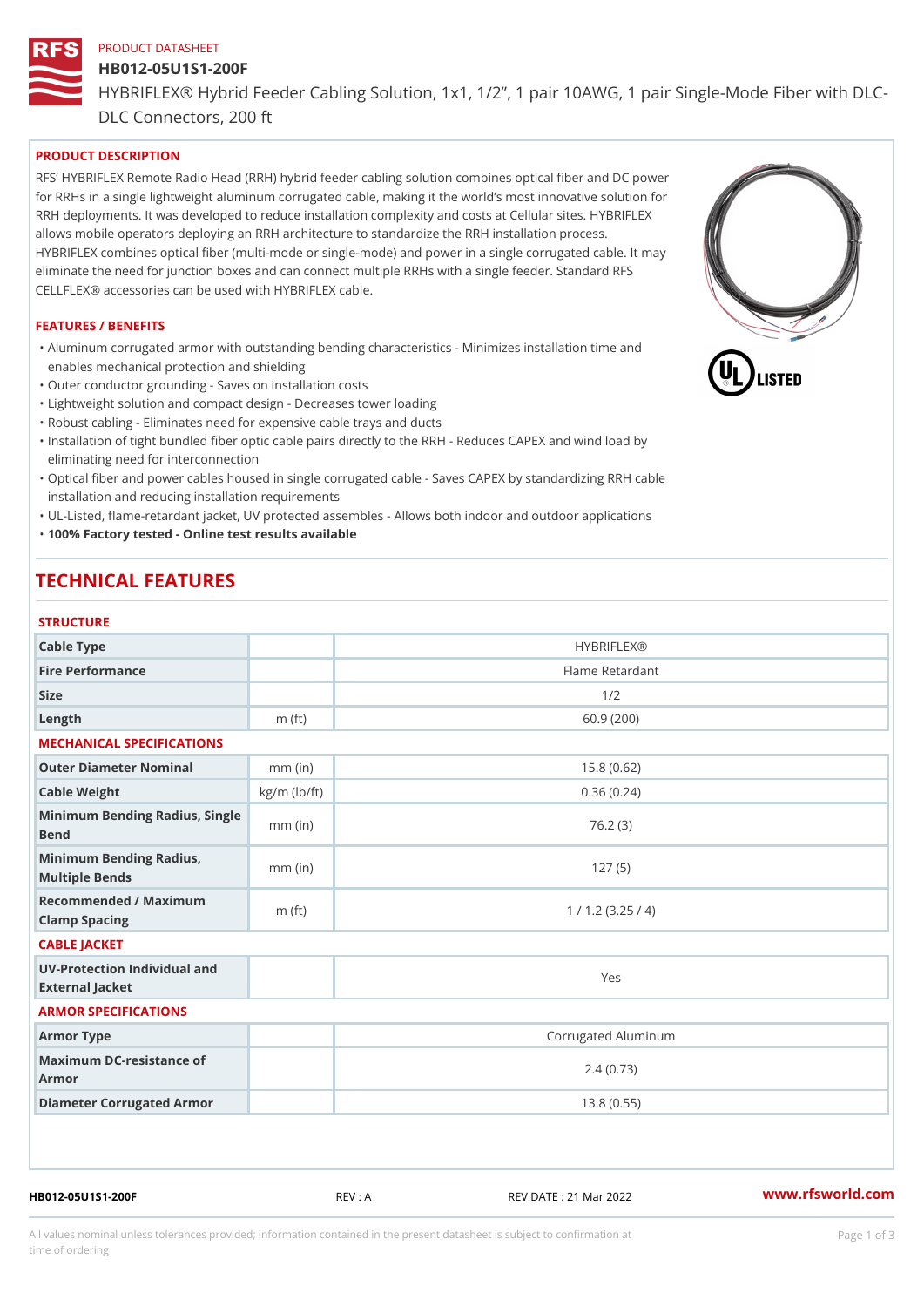#### PRODUCT DATASHEET

## HB012-05U1S1-200F

HYBRIFLEX® Hybrid Feeder Cabling Solution, 1x1, 1/2, 1 pair 10AWG, DLC Connectors, 200 ft

| DC POWER CABLE SPECIFICATIONS                                                                                                   |                             |                                                      |
|---------------------------------------------------------------------------------------------------------------------------------|-----------------------------|------------------------------------------------------|
| Number of DC Pairs                                                                                                              |                             | $\mathbf{1}$                                         |
| Maximum DC-Resistance $\bigotimes_{k=m}^{\infty}$ ( $\bigotimes_{k=m}^{\infty}$ /km ( $\bigotimes_{k=m}^{\infty}$ )<br>$C$ able |                             | 3.41(1.04)                                           |
| Cross Section of Power Cnamb Pe (A W G)                                                                                         |                             | 5.3(10)                                              |
| DC Wire Jacket Material                                                                                                         |                             | PVC/Nylon                                            |
| DC Cable Single Bending Rhandi(uish)                                                                                            |                             | 83 (3.3)                                             |
| DC Cable Diameter                                                                                                               | $mm$ (in)                   | 4.2(0.165)                                           |
| DC Standards (Meets or Exceeds)                                                                                                 |                             | For use in Type MC per UL 1569, PVC Nylon, RoHS/REAC |
| Break-out length (Top)                                                                                                          | $mm$ (in)                   | 559 (22)                                             |
| Break-out length (Bottom) mm (in)                                                                                               |                             | 914(36)                                              |
| <b>F/O CABLE SPECIFICATIONS</b>                                                                                                 |                             |                                                      |
| Number of F/O Pairs                                                                                                             |                             | $\mathbf{1}$                                         |
| F/O Cable Type                                                                                                                  |                             | G657-A2 Single Mode, Bend Tolerant                   |
| Core/Clad                                                                                                                       | $\mu$ m                     | 9/125                                                |
| Single Bending Radius                                                                                                           | $mm$ (in)                   | 83 (3.3)                                             |
| F/O Standards (Meets or<br>Exceeds)                                                                                             |                             | UL Listed Type OFNR (UL1666), RoHS Compliant         |
| Optical Loss                                                                                                                    | dB/Km                       | $0.5 \ @ 1310 \text{ nm}$<br>$0.5 \t@ 1550 nm$       |
| FO Break-out Length (Top)mm (in)                                                                                                |                             | 584 (23)                                             |
| FO Break-out Length (Bottomm) (in)                                                                                              |                             | 965 (38)                                             |
| Fiber Termination End                                                                                                           |                             | <b>DLC</b> Connector                                 |
| Fiber Termination End 2                                                                                                         |                             | <b>DLC</b> Connector                                 |
| TESTING AND ENVIRONMENTAL                                                                                                       |                             |                                                      |
| Storage Temperature                                                                                                             | $^{\circ}$ C ( $^{\circ}$ F | $-40$ to $70$ ( $-40$ to $158$ )                     |
| Operation Temperature                                                                                                           | $^{\circ}$ C ( $^{\circ}$ F | $-40$ to 65 ( $-40$ to 149)                          |
| Installation Temperature                                                                                                        | $^{\circ}$ C ( $^{\circ}$ F | $-20$ to 65 ( $-4$ to 149)                           |
| Jacket Specifications                                                                                                           |                             | UL1569 Type MC, UL Listed                            |

## EXTERNAL DOCUMENT LINKS

On-line Factory Te[s](https://www.rfsworld.com/pictures/userfiles/programs/AAST Latest Version.zip)teRvesults:

#### NOTES

Nominal length equals length of armored trunk plus not include bottom breakout; bottom breakout length to the total assembly length tip to tip

HB012-05U1S1-200F REV : A REV DATE : 21 Mar 2022 [www.](https://www.rfsworld.com)rfsworld.com